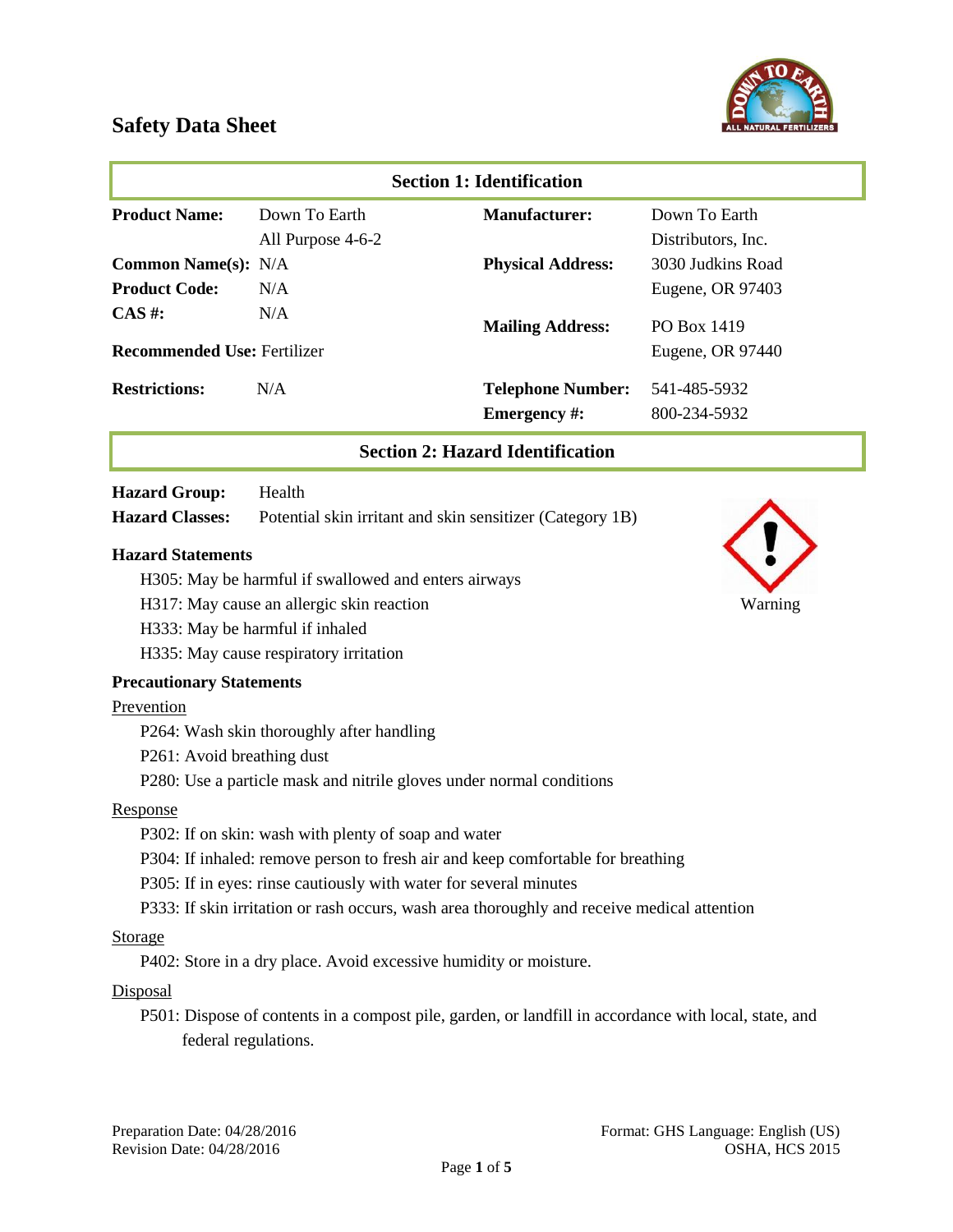

| <b>Section 3: Composition/Information on Ingredients</b>     |                                                                                               |  |
|--------------------------------------------------------------|-----------------------------------------------------------------------------------------------|--|
| <b>Ingredients:</b>                                          | Proprietary mixture of animal and/or plant by-products, mined minerals and soil<br>amendments |  |
| $\mathbf{CAS}$ #:<br><b>NIOSH Registry #:</b> Not Registered | N/A                                                                                           |  |

| <b>Section 4: First-Aid Measures</b> |                                                                                                                              |  |
|--------------------------------------|------------------------------------------------------------------------------------------------------------------------------|--|
| <b>Inhalation:</b>                   | Remove person to fresh air and keep comfortable for breathing. If respiratory distress<br>continues, seek medical attention. |  |
| <b>Skin Irritation:</b>              | Wash with plenty of soap and water. If irritation persists, seek medical attention.                                          |  |
| Eye:                                 | Rinse cautiously with water for several minutes. If irritation persists, seek medical<br>attention.                          |  |
| <b>Ingestion:</b>                    | If gastrointestinal distress occurs, seek medical attention.                                                                 |  |
| Allergen:                            | This product may cause an allergic reaction. If an allergic reaction occurs, seek medical<br>attention immediately.          |  |

## **Section 5: Fire-Fighting Measures**

| <b>Suitable Extinguishing Media:</b>     | Water, regular foam, carbon dioxide, dry chemical |
|------------------------------------------|---------------------------------------------------|
| <b>Unsuitable Extinguishing Media:</b>   | None                                              |
| <b>Flash Point:</b>                      | N/A                                               |
| <b>Specific Fire-Related Hazards:</b>    | None                                              |
| <b>Special Fire-Fighting Procedures:</b> | None                                              |
| <b>Unusual Fire/Explosion Hazards:</b>   | None                                              |
|                                          |                                                   |

| <b>Section 6: Accidental Release Measures</b> |                                                                                                             |  |
|-----------------------------------------------|-------------------------------------------------------------------------------------------------------------|--|
| <b>Personal Precautions:</b>                  | Wear a particle mask and nitrile gloves during handling                                                     |  |
| <b>Environmental Precautions:</b>             | <b>None</b>                                                                                                 |  |
|                                               | <b>Methods for Handling Spills:</b> In case of spill: handle using nitrile gloves and wear a particle mask. |  |
|                                               | Employ best-practice sanitation methods for clean-up. Utilize a vacuum                                      |  |
|                                               | or sweep the product with a broom and dispose in a garbage receptacle.                                      |  |
|                                               | There are no special emergency procedures for clean-up.                                                     |  |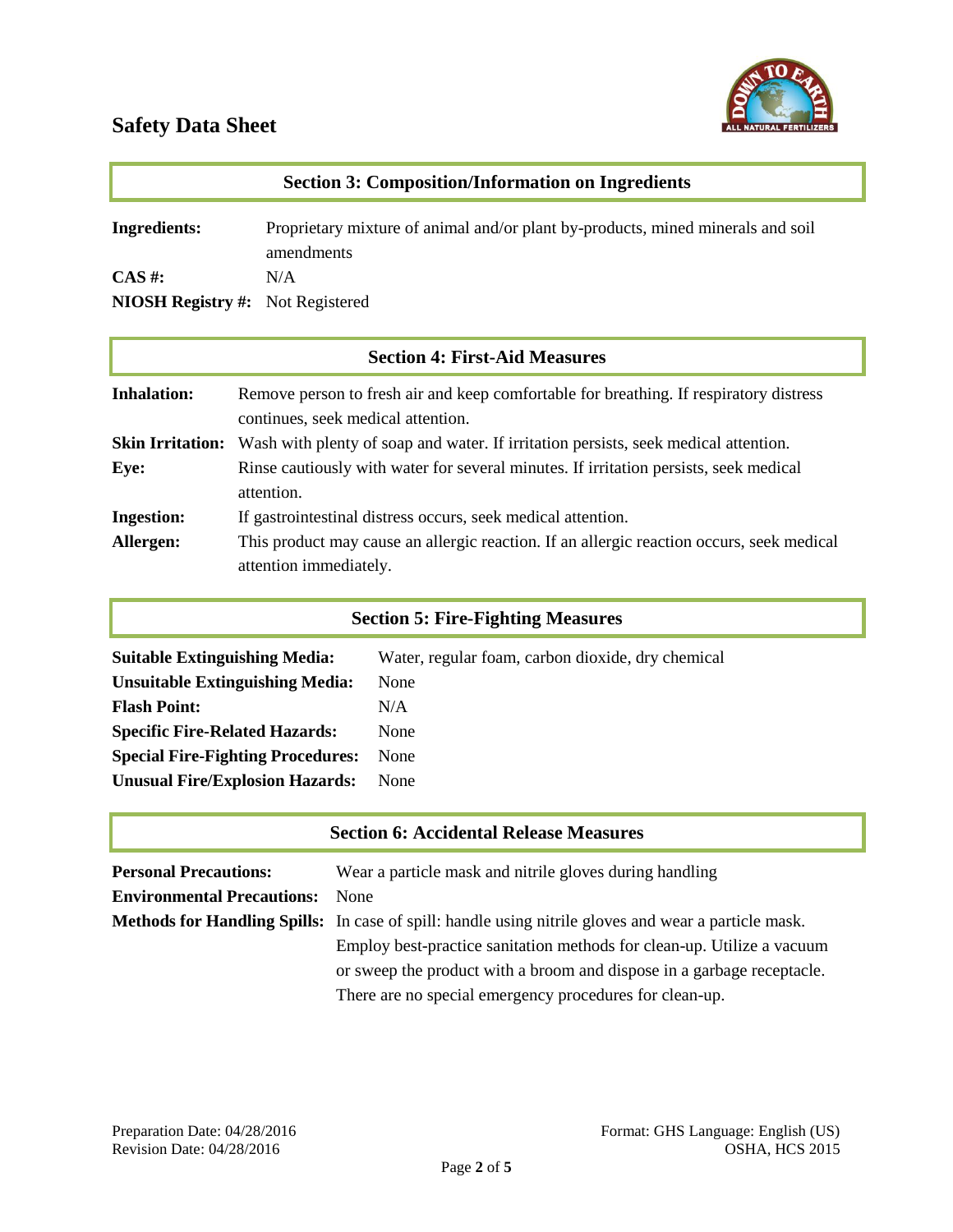

### **Section 7: Handling and Storage**

**Safe Handling:** Wear gloves and a particle mask when handling and transporting. Avoid excessive humidity, contact with moisture, and extreme temperatures to retain product functionality. There are no known incompatibilities with this material.

#### **Section 8: Exposure Control/Personal Protection**

**Exposure Limit:** There are no exposure limits defined for this product.

## **Recommended PPE and Handling Practices**

| Respiratory:                           | Particle mask.                            |
|----------------------------------------|-------------------------------------------|
| <b>Skin Protection:</b> Nitrile gloves |                                           |
| Eye Protection:                        | Safety glasses                            |
| Hygiene:                               | Wash hands thoroughly with soap and water |
| Ventilation:                           | Ensure workspace is well-ventilated       |



| <b>Section 9: Physical and Chemical Properties</b> |                                             |                                                       |                    |
|----------------------------------------------------|---------------------------------------------|-------------------------------------------------------|--------------------|
| Appearance:                                        | Gray to brown coarse meal                   | <b>Melting Point:</b>                                 | Unknown            |
|                                                    | mixture with mineral<br>particles and fines | <b>Freezing Point:</b><br><b>Solubility in Water:</b> | Unknown<br>Unknown |
| <b>Flammability Limits:</b> Unknown                |                                             | <b>Initial Boiling Point:</b>                         | Unknown            |
| Odor:                                              | Mild earthy, marine odor                    | <b>Boiling Range:</b>                                 | Unknown            |
| <b>Odor Threshold:</b>                             | Unknown                                     | <b>Flash Point:</b>                                   | Unknown            |
| <b>Vapor Pressure:</b>                             | <b>Unknown</b>                              | <b>Evaporation Rate:</b>                              | N/A                |
| <b>Vapor Density:</b>                              | Unknown                                     | <b>Flammability:</b>                                  | Unknown            |
| pH:                                                | $6.0 - 6.5$                                 | <b>Viscosity:</b>                                     | Unknown            |
| <b>Relative Density:</b>                           | 25-30 $lb/ft^3$                             |                                                       |                    |

#### **Section 10: Stability and Reactivity**

| <b>Reactivity:</b>               | No specific test data is currently available               |
|----------------------------------|------------------------------------------------------------|
| <b>Chemical Stability:</b>       | Product is stable under normal temperatures and conditions |
| <b>Conditions to Avoid:</b>      | Extreme temperatures and excessive moisture                |
| <b>Required Stabilizers:</b>     | None                                                       |
| Incompatibility:                 | None currently known                                       |
| <b>Hazardous Decomposition:</b>  | None currently known                                       |
| <b>Hazardous Polymerization:</b> | Will not occur                                             |
| <b>Hazardous Reactions:</b>      | None currently known                                       |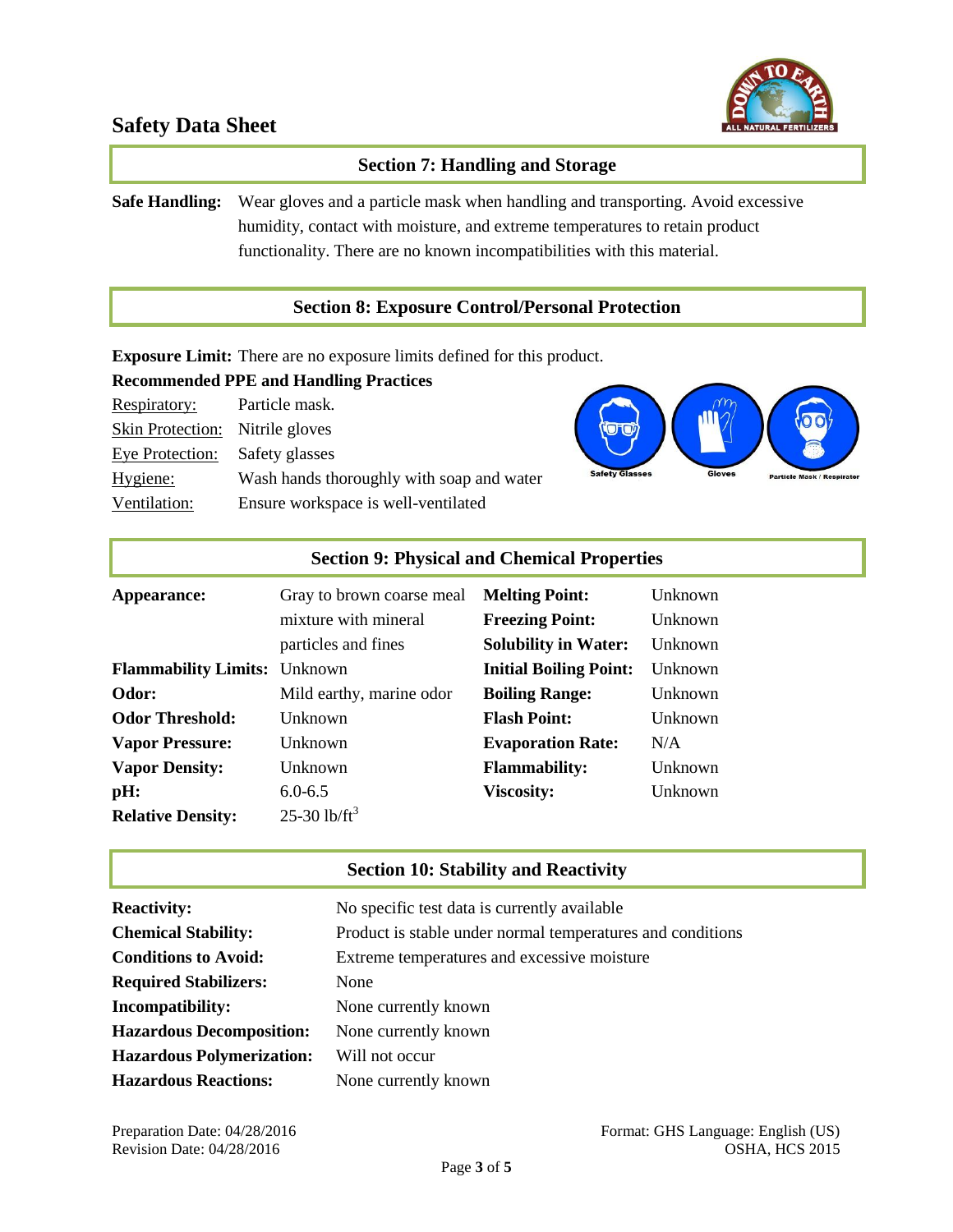

## **Section 11: Toxicological Information**

|                                                                               | <b>Primary Routes of Exposure:</b> Inhalation, skin contact, and eye contact |  |
|-------------------------------------------------------------------------------|------------------------------------------------------------------------------|--|
| <b>Symptoms of Exposure:</b>                                                  | May act as a slight irritant to the skin or respiratory system. Slight       |  |
|                                                                               | dermatitis may occur. Mild respiratory irritation and cough may occur.       |  |
|                                                                               | Possible allergic reactions in sensitive individuals. Rash and swelling      |  |
|                                                                               | may occur in skin. Mild respiratory distress and frequent coughing may       |  |
|                                                                               | occur. No studies currently known describing effects of delayed,             |  |
|                                                                               | immediate, or chronic effects from short- and long-term exposure.            |  |
| LD50:                                                                         | Currently unknown                                                            |  |
| <b>Carcinogenicity:</b>                                                       | Currently unknown                                                            |  |
| <b>Medical Conditions Aggravated by Exposure:</b> Allergic reaction may occur |                                                                              |  |

## **Section 12: Ecological Information**

| Ecology:                          | Currently unknown                     |
|-----------------------------------|---------------------------------------|
| <b>Ecological Effects:</b>        | There are no known ecological effects |
| <b>Toxicity Testing:</b>          | Currently unknown                     |
| <b>Bioaccumulation Potential:</b> | Currently unknown                     |

|                               | <b>Section 13: Disposal Considerations</b>                              |  |
|-------------------------------|-------------------------------------------------------------------------|--|
| <b>Disposal Containers:</b>   | There are no known restrictions on disposal containers                  |  |
| <b>Disposal Methods:</b>      | Recommended disposal is use as fertilizer in a compost pile, garden, or |  |
|                               | other plant-based ecosystem. Alternatively, product may be disposed of  |  |
|                               | in a landfill in accordance with local, state, and federal regulations. |  |
| <b>Disposal Restrictions:</b> | Do not dispose through sewage systems. Do not burn as a method of       |  |
|                               | disposal.                                                               |  |

### **Section 14: Transport Information**

| <b>UN Number:</b>               | None assigned                                                                     |
|---------------------------------|-----------------------------------------------------------------------------------|
| <b>UN Proper Shipping Name:</b> | None assigned                                                                     |
| <b>Transport Hazard Class:</b>  | Non-hazardous                                                                     |
| <b>Environmental Hazards:</b>   | None known                                                                        |
|                                 | <b>Guidance on Bulk Transport:</b> Use best known practices when shipping in bulk |
| <b>Special Precautions:</b>     | None known                                                                        |